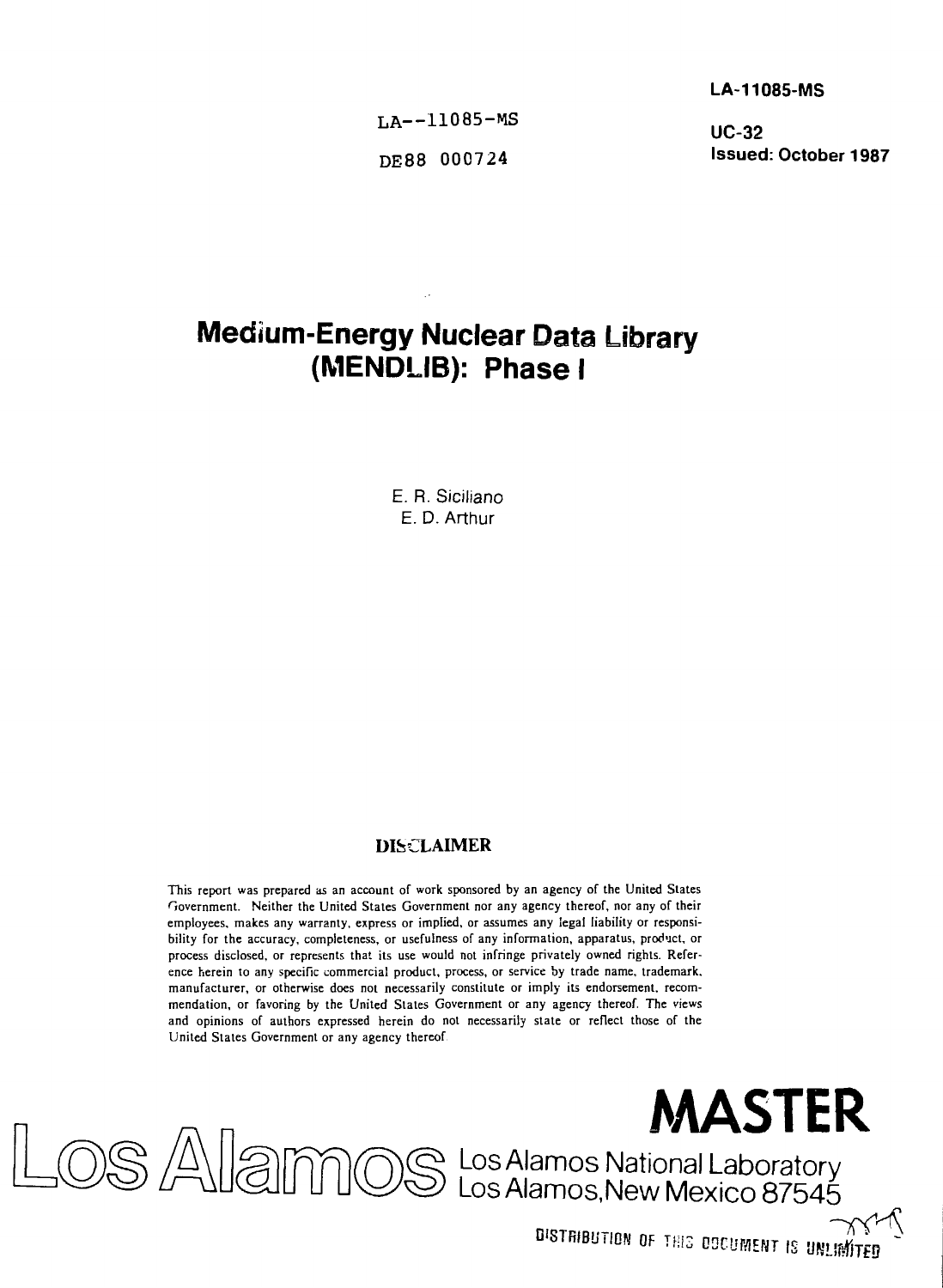# MEDIUM-ENERGY NUCLEAR DATA LIBRARY (MENDLIB): PHASE I

by

E.R. Siciliano and E.D. Arthur

#### ABSTRACT

This document describes an initial step towards the formation of a computerized on-line data library, which would contain published medium-energy experimental data, and which would serve the basic and applied needs of the medium-energy nuclear physics community. The data emphasized in this project will be from measured chaxged-particle and meson induced nuclear scattering and reactions; an area for which no such data base presently exists. Access to the data will be through a menudriven program in a user-friendly environment. The project is divided into three phases: Phase I involves compilation of Clinton P. Anderson Meson Physics Facility (LAMPF) data from nucleon and pion induced reactions, Phase II includes nucleon and pion data from other medium-energy facilities, and Phase III includes electron, light-ion, and possibly kaon and anti-nucleon data. The initial goals, the manner in which they would be pursued, and the resources needed to implement Phase I (the pilot phase) are discussed in detail. Possible expansion of Phase I to attain the envisioned goals of Phase II and III are briefly outlined. During all stages of the project, mut from the community will be sought via the various facility user groups and the American Physical Society Division of Nuclear Physics. It is proposed that the Applied Nuclear Science Group (T-2) of the Los Alamos National Laboratory oversees the development ar. d implementation of this project, and the LAMPF VAX computers be used as the host computers for on-line access.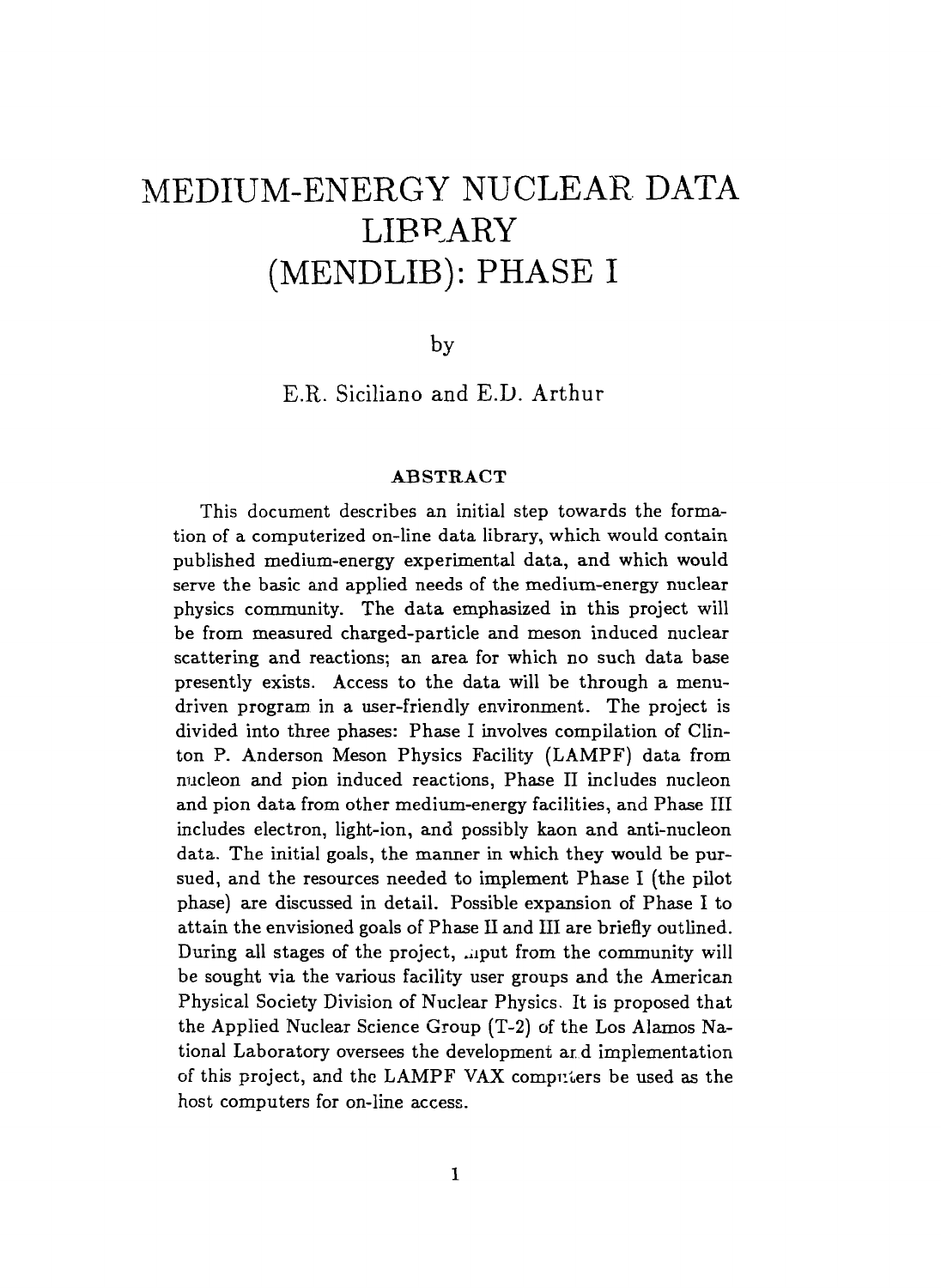# I. Motivation

Over the past decade, there has been a wealth of experimental data produced as a result of the full scale operation of the so-called medium-energy accelerators, such as the Indiana University Cyclotron Facility (IUCF), the Institute for Nuclear Physics Accelerator at Julich (Julich), LAMPF, the Massachusetts Institute of Technology Bates Linear Accelerator (BATES), the Saturne National Laboratory at Saclay (SATURNE), the Swiss Institue for Nuclear Research (SIN), and the TRIUMF Meson Reasearch Facility at Vancouver (TRIUMF). Roughly speaking, this body of data consists of nuclear scattering and reactions produced by beams of electrons, pions, nucleors, and light-ions with bombarding energies ranging from 100-1000 MeV. The field of medium-energy nuclear physics, which is essentially defined by this body of data, is recognized as a separate and distinct discipline, in spite of the obvious areas of overlap with low-energy and high-energy physics. Unlike the fields of low-energy and high-energy physics, however, there has been no centralized effort towards the compilation of medium-energy data.

To remedy this situation we propose the formation of a Medium-Energy Nuclear Data LIBrary (MENDLIB). The proposed project would allow users to access a compilation of medium-energy experimental data and references via an on-line computer facility. The establishment of such a project would greatly reduce duplication of effort, help to guide future avenues of research, and ensure that the maximum benefit can be derived from the nation's investment in medium-energy physics.

### A. Benefits from Project

A compilation of experimental data and references such as the one we are proposing would be of use to the entire medium-energy nuclear physics community — theorists, experimentalists, and applied researchers.

For a theorist to adequately evaluate his own calculations, he must have access to the most accurate and most recent experimental data. However, the volume of data is large, and the task of keeping up with the latest measurements is difficult. The availability of an experimental data service will eliminate the need for each theorist to be his own data manager. Furthermore, a computerized data library of the type we propose will facilitate the manipulation of large quantities of related data, so that systematic trends in the data can be more easily detected. The observation of systematic trends often leads to a better understanding of fundamental processes and, in turn,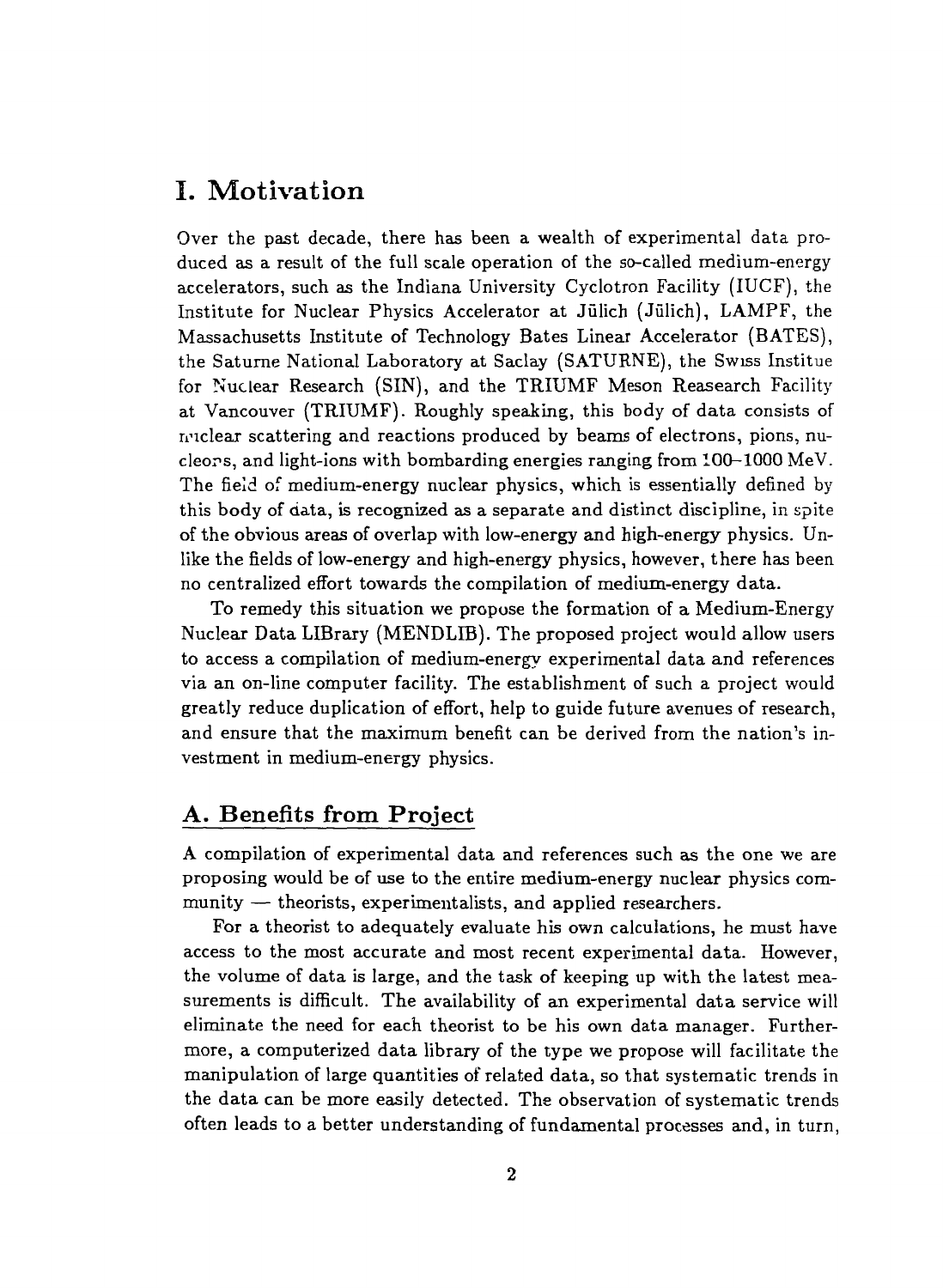suggests new areas for investigation.

For an experimentalist to plan an experiment or an experimental program, he needs to know what measurements have been made and to what accuracy. This generally entails a time-consuming literature search through the journals in which medium-energy data are published. Much of this effort could be eliminated if a central library of experimental data and references was available. Such a data service may also assist accelerator scheduling committees in assessing the relative merits of experimental proposals.

A medium-energy experimental data library would also be of assistance to the applied researcher because it would provide an orderly and complete collection of available data pertinent to a particular application. Examples of such data include:

- e Neutral-particle cross sections for shielding calculations.
- Pion production cross sections (electron and proton induced) to determine optimum parameters for future accelerators and/or beam lines.
- Spallation reaction yields for isotope production and radiation damage studies using medium-energy beams.

### B. Timeliness of Project

The formation of a medium-energy experimental data library is long overdue. Not only will it ensure the broadest distribution of the last decade's worth of data, it will be ready to accept new data from the next generation of experiments. Given the trend towards limited future resources, an experimental data service such as the one we are proposing will undoubtedly influence the future of nuclear physics. The impact on the following future initiatives is worth considering (and perhaps expanding upon in a later draft):

- Data from IUCF's cooler and BATES upgrade,
- Connections with CEBAF and RHIC data, and
- LAMPF's upgrade to higher-energy pions.

# II. Objectives

Simply stated, the goal of this project is to provide a comprehensive, on-line, computerized compilation of medium-energy experimental data and references. During the design and implementation, the primary consideration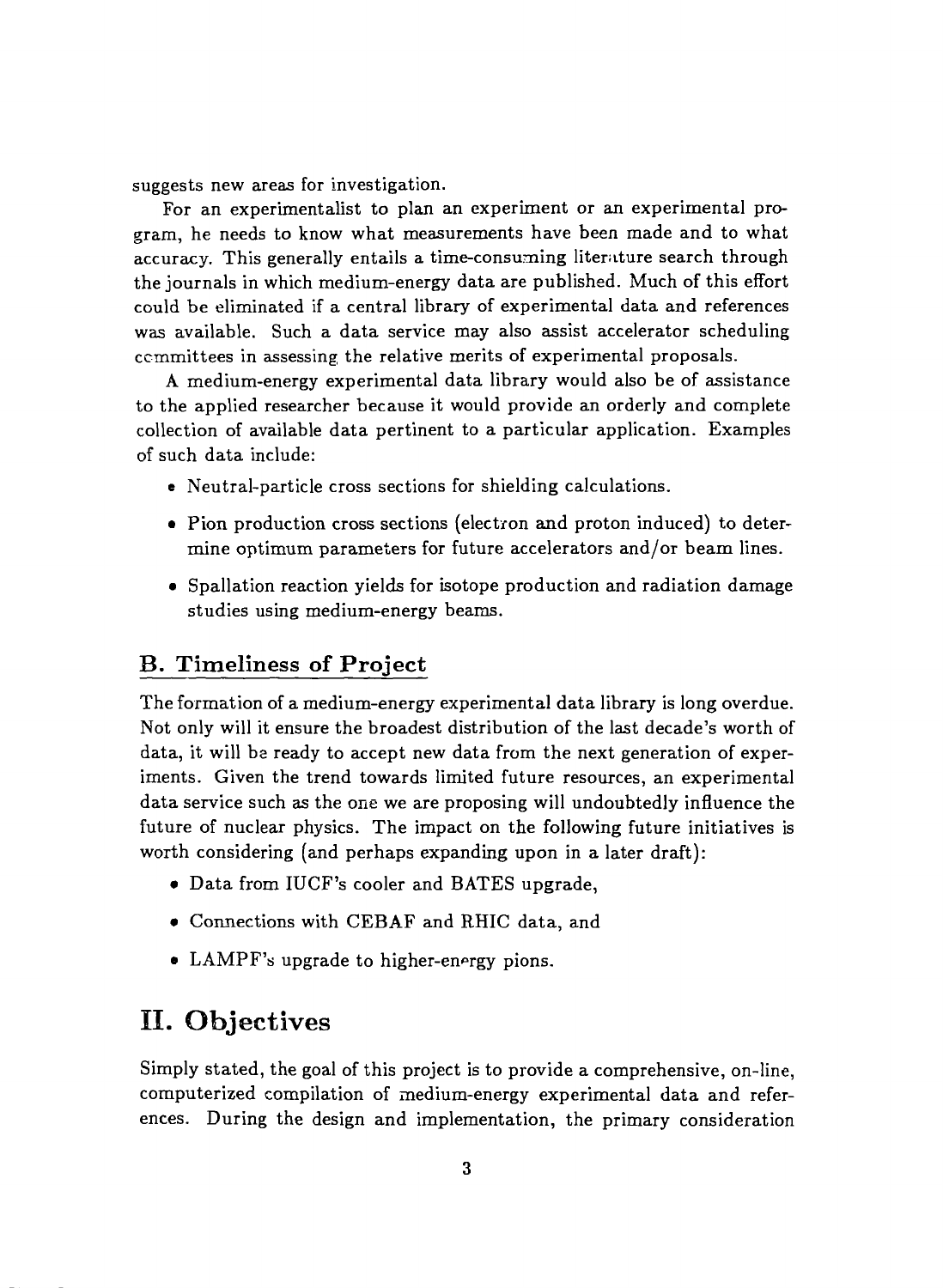will be the user. This will ensure that experts and non-experts alike will have easy access to the data. In this section we outline the overall scope of the project, listing the data to be included and levels of computer  $c \gamma$ development for accessing the data. We divide the project into three phases, each of limited scope and building upon one another.

## Phase I: the Pilot Project.

- Data Included: selected pion and proton measured cross sections for elastic, charge-exchange (single and double), inelastic (to discrete and giant resonances), inclusive, and pion absorption and production.
- e Code Development: a menu-driven program in a user-friendly environment with dial-up communication available to validated LAMPF computer users.

The goal of this initial phase of the MENDLIB project is to demonstrate the feasibility of the project using existing personnel, software, and computing equipment. The data to be included in this phase will be limited to a select amount of LAMPF data, and access will be limited to users of the LAMPF computers. The resources needed for this pilot phase will be supplied by the Medium-Energy  $(MP)$  and the Theoretical  $(T)$  divisions of the Los Alamos National Laboratory. After this phase of the project, the methods for attaining the goals of the future phases can be refined and the resources needed to attain those goals can be more accurately assessed.

### Phase II.

- Data Included: nucleon and pion LAMPF experimental data not compiled in PHASE I and nucleon and pion experimental data from other facilities such as IUCF and TRIUMF.
- Code Development: expand program-user options and allow access to the nuclear physics community.

In this phase, official participation in the project by additional facilities (besides LAMPF) commences. This involvement will require the establishment of a dedicated MENDLIB representative  $\approx 20\%$  full time employee (fte)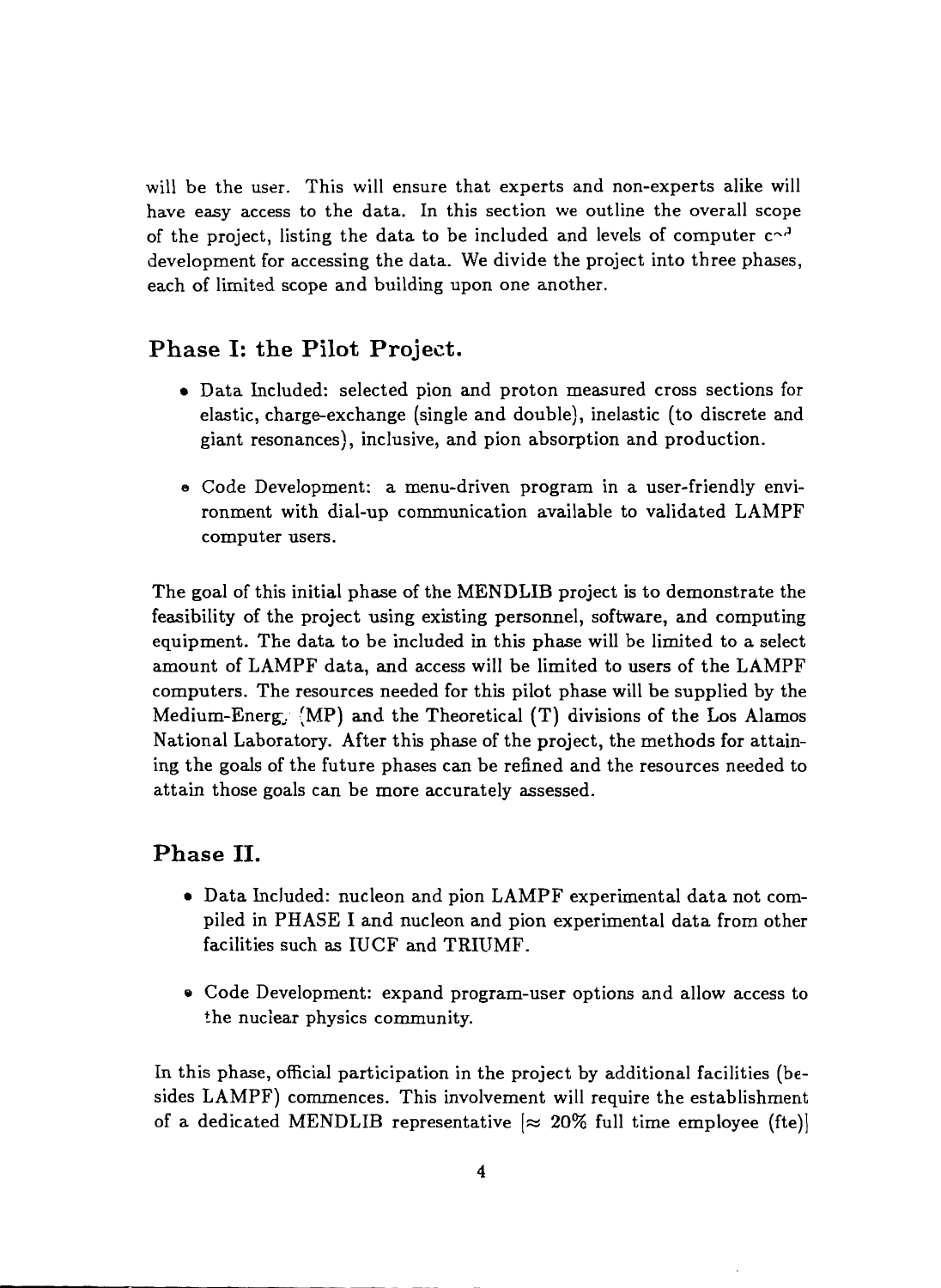from the in-house personnel at the participating facilities. Also, a standalone, dedicated Micro-VAX system ( $\approx$  \$50K including peripheral equipment) will be required to implement this phase and the following phases of development.

### Phase III.

- Data Included: electron data from BATES, medium energy light-ion data from facilities such as IUCF, Jülich, and SATURNE, and possibly kaon and anti-nucleon data.
- Code Development: continue to expand and/or modify program-user options depending on user feedback, and add communication via a high-speed network.

Depending on the success of Phase II, the project can be expanded to become a truly international project with MENDLIB representatives at all the medium-energy facilities.

# **III. Procedure and Resources for Phase I**

In this section we propose a course of action that would attain the above stated goals of Phase I of the MENDLIB project. This pilot phase of the project will be implemented through the use of existing personnel, software, and equipment at Los Alamos and through the cooperation of the MP and T division's groups (MP-1 and T-2). As mentioned earlier, the data to be included in this pilot phase of the project will be limited to selected LAMPF data, and access to this data will be limited to validated LAMPF computer users. The time period for development and implementation will be approximately six months (beginning around  $6/1/87$ ), followed by another six months of usage and feedback. After a one year period (around 6/1/88), the success of Phase I of the MENDLIB project will be assessed and the decision to proceed with the subsequent phases of this project will be made.

• Personnel:

The initial commitment required is two high-level fte's at a 50% time involvement for the first six months (June-December 1987). One person will be from MP-1 and the other from T-2. During the second six month period (January 1987-June 1988), the time involvement will of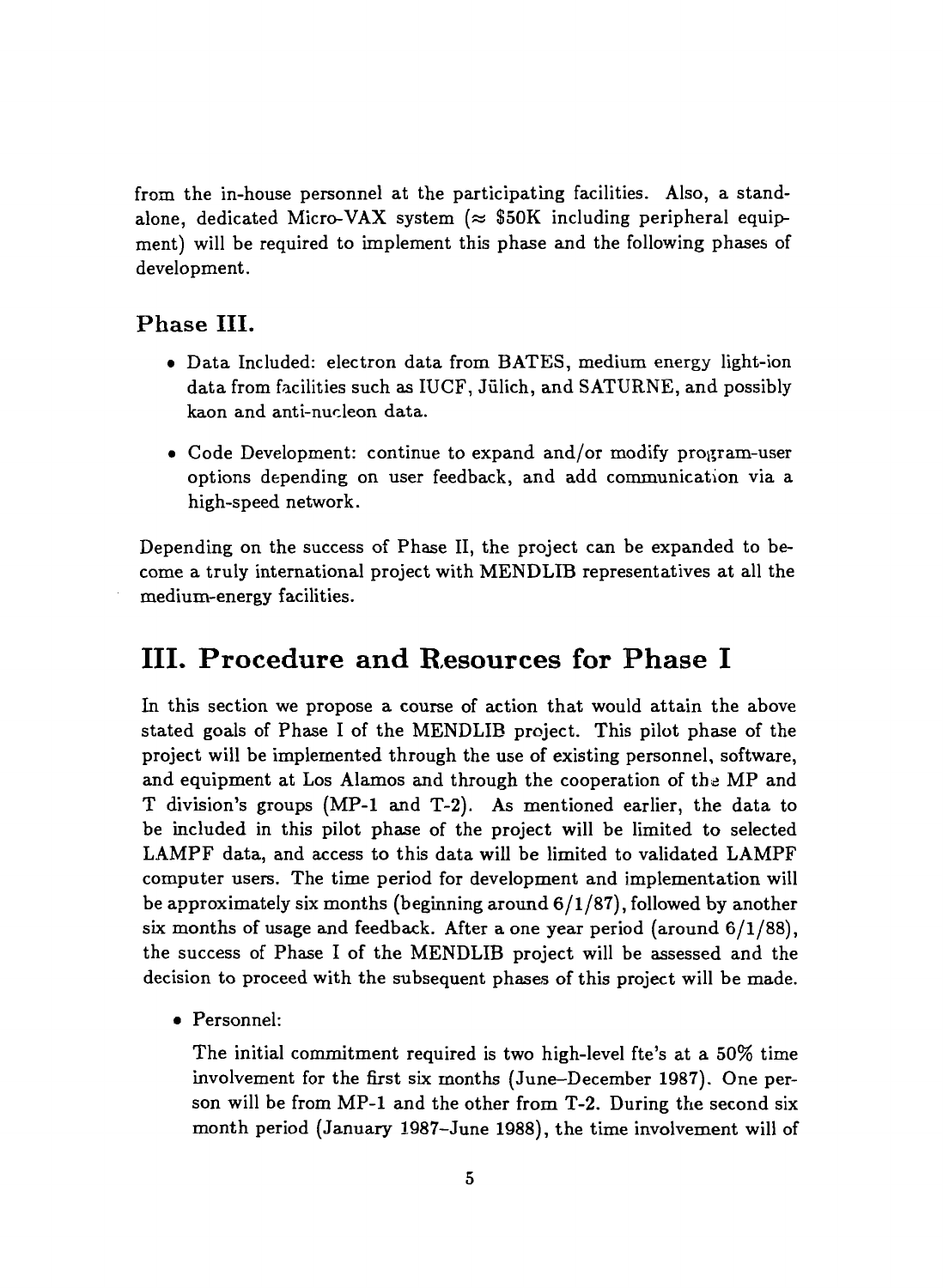these two people will be reduced to a 20% level. Coordination of this project will be directed by the authors (also from T-2).

• Software:

The INGRES data base management system will be used (this is already available at LAMPF), and a menu-driver for this system will be written. A period of three months (June-August 1987) will be used for developing the pilot program menu-driver. Over the next three months (September-November 1987), a call for data will be made to the LAMPF users by means of the LAMPF Newsletter, and the pilot program will be tested. After this test period (around December 1, i 1987), any validated user of the LAMPF computers will be allowed to execute the pilot program and access the available data.

• Equipment:

With the cooperation of MP-1, the existing VAX-cluster and dial-in modems at the data acquisition center of LAMPF will be used. We have estimated that the additional demands that would be placed on this system by the pilot project (e.g., disk space, increase in telephone calls, increase in cpu) would not significantly interfere with normal operations.

In addition to the above, we feel that it is important to communicate our intentions to the nuclear physics community and to solicit comments and suggestions from this community. After all, the ultimate success of this project depends upon how well it will meet the needs of this community. Along these lines, we plan to:  $(1)$  solicit outside input by means of the various user group and American Physical Society Division of Nuclear Physics newsletters and (2) establish contacts at IUCF, TRIUMF, and BATES.

# IV. Summary

We have proposed the formation of an on-line computerized data library (MENDLIB) that would contain published medium-energy experimental data and that would serve the needs of the medium-energy nuclear physics community. We have described in detail a pilot project (called Phase I) that would be an initial step towards attaining the goal of a comprehensive and user-friendly data library. The objective of Phase I is to demonstrate the